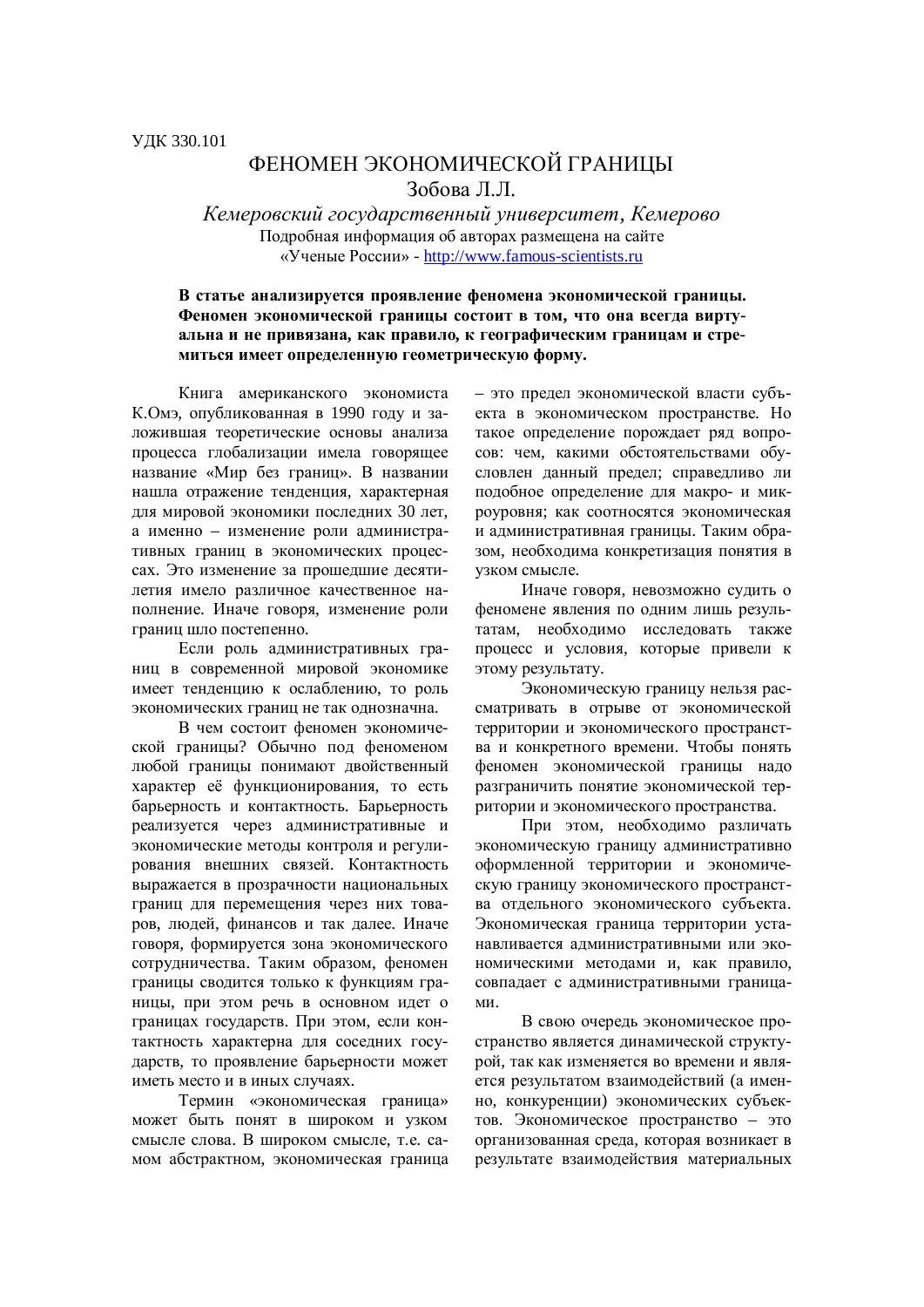субъектов на определенной территории. Таким образом, именно конкуренция субъектов за экономическое пространство порождает экономическую границу. При этом, речь идет о несовершенной конкуренции, так как в условиях совершенной конкуренции вопрос о границах не стоит, поскольку совершенная конкуренция происходит на определенной зафиксированной экономической территории.

Выявить и описать границу экономического пространства - значит описать его форму и величину. Иначе говоря, выяснить, как далеко простирается область экономической власти субъекта экономической деятельности. Данное принципиальное положение позволяет ограничить область исследования. Проблема величины и формы рыночного пространства актуальна только для деятельности конкретных субъектов рынка в условиях несовершенной конкуренции.

Экономисты, которых можно с полным правом отнести к основоположникам пространственной теории, ввели понятие экономической границы достаточно давно.

В отечественной научной литературе сложилась точка зрения, согласно которой понятие экономической границы введено немецким ученым Августом Лёшем  $[1.C.13]$  в работе «Пространственная организация хозяйства» в 1940 г. Из этого следует, что до А.Лёша экономисты не интересовались проблемой величины экономического пространства. Данный тезис является примером неполноты информации, вызванной наличием культурных граници, соответственно, отсутствием возможности использовать максимальный объем существующей научной литературы.

Вопрос о приоритете среди экономистов введения понятия «экономическая граница» имеет смысл тогда, когда анализируются границы деятельности экономических субъектов на микро- и макроуровне.

Первым экономистом, описавшим в 1841 г. форму границы конкурирующих продавцов, был немецкий экономист К. Рау. Он пришел к выводу, что граница, разделяющая два рынка, является частью гиперболы, которая становится вогнутой к рынку с меньшими текущими ценами. [7. ɋ.194]

Наибольший вклад в формирование теории пространства рынка на микроуровне, а значит и экономических границ, внес американский экономист Франк Феттер. Его работа "Экономический закон рыночных ареалов" была написана в 1924г. [4] В своей работе Ф. Феттер употребляет различные термины – "закон границ рыночных областей" или "закон прилегающей к рынку территории", или, более кратко, "закон рыночных ареалов". Ф. Феттер подчеркивал, что было бы чрезмерным требовать для "закона рыночных ареалов" характера физического закона. Но он является аналогичным некоторым физическим законам с точки зрения формы и выражения.[4. С. 529]

Вначале Ф. Феттер формулирует проблему – как получить определенные идеи о границах и форме прилегающей к рынку территории, связанной с любыми данными уровнями рыночных цен и ставок фрахта.

Для решения этой задачи он, вопервых, дает определение рынка. Область, включающая производителей, которые привозят или отправляют свои товары для покупающего рынка, может быть названа прилегающей к этому покупающему рынку или зависимой от него, как рынок для продаж. Наоборот, область, включающая различные точки поставки, в которых покупатели с продающего рынка делают свои покупки, может быть названа прилегающей к этому продающему рынку. Для простоты анализа Ф. Феттер основное внимание сконцентрировал главным образом на случае центробежных (продающих) рынков, и принцип, определенный таким образом, применил к случаю центростремительных рынков. При этом представлен случай с однородными и стандартизированными товарами. Далее Феттер ставит проблему – каково разделение покупателей и продаж на территории, лежащей между двумя рынками? В случае иностранной торговли по воде этот вопрос вряд ли может возникнуть. Что касается внутренней торговли, то Ф. Феттер полагал, что на этот вопрос ответ не был найден. Многие экономисты считали, что продавцы на двух рынках будут взаимно конкурировать на пересекающейся территории. Однако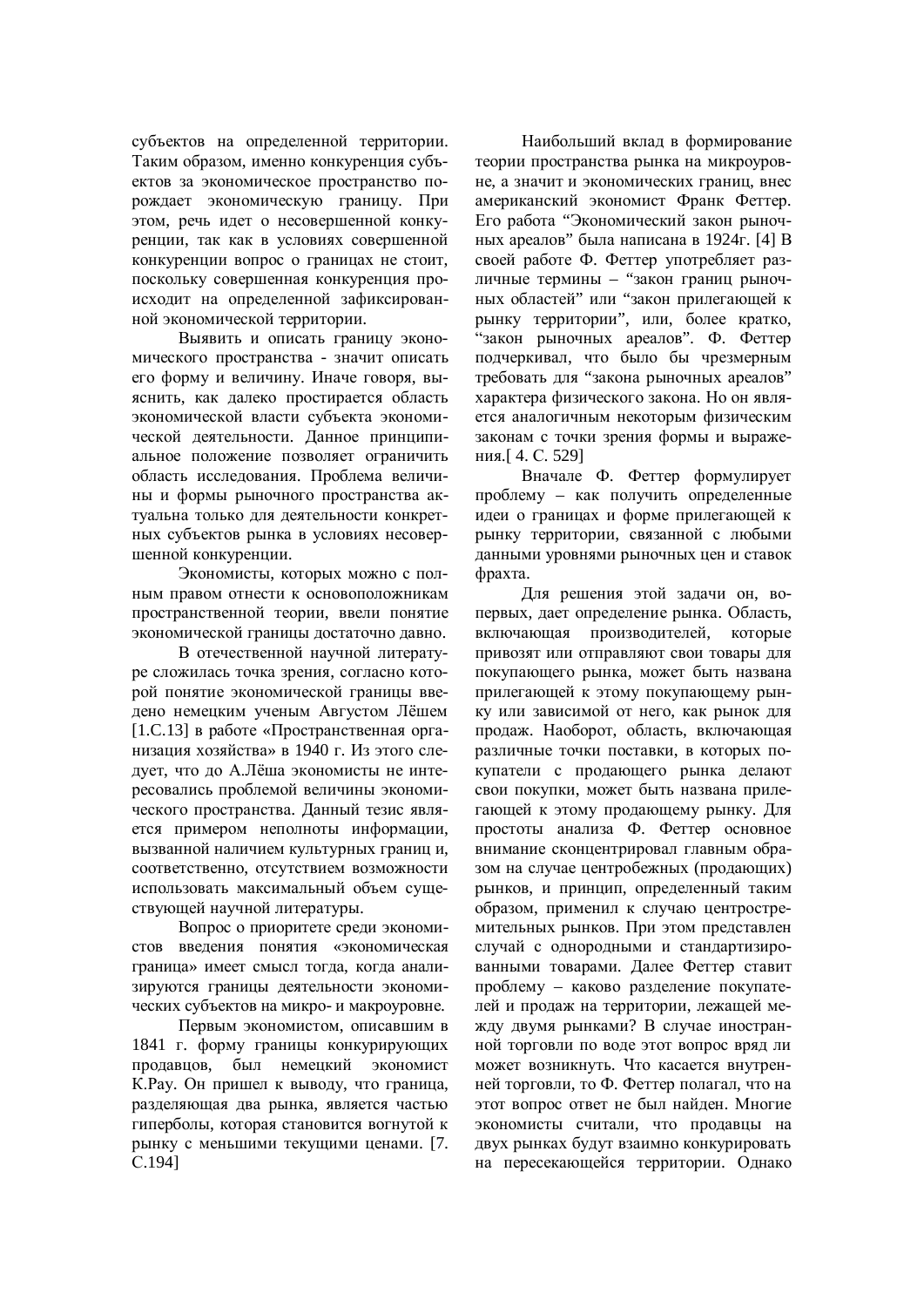теоретически не определена точка или линия, показывающая необходимый результат ланных условий фрахта и цен. С другой стороны, можно ли вообще точно определить теоретическое место встречи географически разделенных конкурентов как зону или полосу безразличия к ценам поставки?

Ф. Феттер попытался провести анализ дальше, детально разработал набор диаграмм, показывающих эффект различных политик снижения цен и "поглощение фрахта" на диапазоне продаж с каждого из двух рынков. Было показано, что, согласно нормальному функционированию конкуренции, географическая точка, разделяющая два рынка, является четко зафиксированной взаимосвязью между ценами и ставками фрахта.

Ф. Феттер сформулировал закон рыночных ареалов:

«Пограничная линия между территориями, прилегающими к двум географически конкурирующим рынкам подобных товаров – это гипербола. В каждой точке этой линии разность между ставками фрахта из двух рынков равна разности между рыночными ценами, в то время как по разные стороны гиперболы разность ставок фрахта и разность цен неодинакова. Отношение цен на двух рынках определяет размещение пограничной линии: чем ниже относительная цена, тем больше прилегающий ареал»[6. С.525]

В случае покупающих – центростремительных рынков, на которые продукты поставляют для продажи от многочисленных децентрализованных производящих точек, предшествующие принципы сохраняются при постоянстве всех факторов. Пограничная кривая будет изменяться в расположении и форме с изменениями в ценах, но будет проходить вокруг рынка с более низкой ценой, огибая меньший ареал, и будет уходить от рынка с более высокой ценой. Цена покупающего рынка в этом случае – это сумма нетто-количества, полученного производителем, и ставок фрахта (и других издержек, связанных с поступлением товаров на рынок). Однако, чем выше цена покупающего рынка по отношению к его конкуренту, тем больше ареал, от которого он может привлечь продавцов к себе.

Сам Ф. Феттер полагал, что эти выводы нельзя абсолютизировать. Они описывают проблему в первом приближении к решению различных практических проблем, которые могут возникнуть.

Ф.Феттер связал появление экономической границы с несовершенной конкуренцией. Это положение является принципиальным, так как если нет конкурента на экономической территории, не возникает и проблемы границы.

Из закона рыночных ареалов следует, что экономическая граница экономического пространства может принять различную форму. Возможность появления различной формы границы – говорит о нелинейности явления и связана с наличием или отсутствием определенных экономических условий.

Ф.Феттер подчеркнул, что форма пограничной линии зависит не от абсолютного изменения нен, а от относительного изменения или изменения в разнице между ними. [4. С. 528]

Г.Хотеллинг в 1929г. сделал существенное уточнение - форма пограничной линии зависит от нескольких факторов: соотношения цен и расстояния, количества продавцов, способа перевозки. [ 6. С. 53]

В 1950 г. норвежские ученые К. Д. Хайсон и В. П. Хайсон опубликовали статью "Экономический закон рыночных ареалов", в которой уточнили выводы Ф.Феттера и описали форму границы конкурирующих субъектов. Их исследование показало, что: (1) если стоимость перевозок и рыночные цены равны, для каждого рынка изображение границы превращается в прямую линию, которая перпендикулярно делит пополам линию соединения двух рынков; (2) если цены грузоперевозок одинаковы для обоих рынков, но рыночные цены не равны, изображение границы становится частью гиперболы; (3) если рыночные цены равны, но стоимость грузоперевозок неравна, граница превращается в окружность. [5.С. 324]

Безусловным авторитетом при анализе форм рыночных зон на макроуровне является А. Лёш. Он также рассматривал экономический регион как рынок с грани